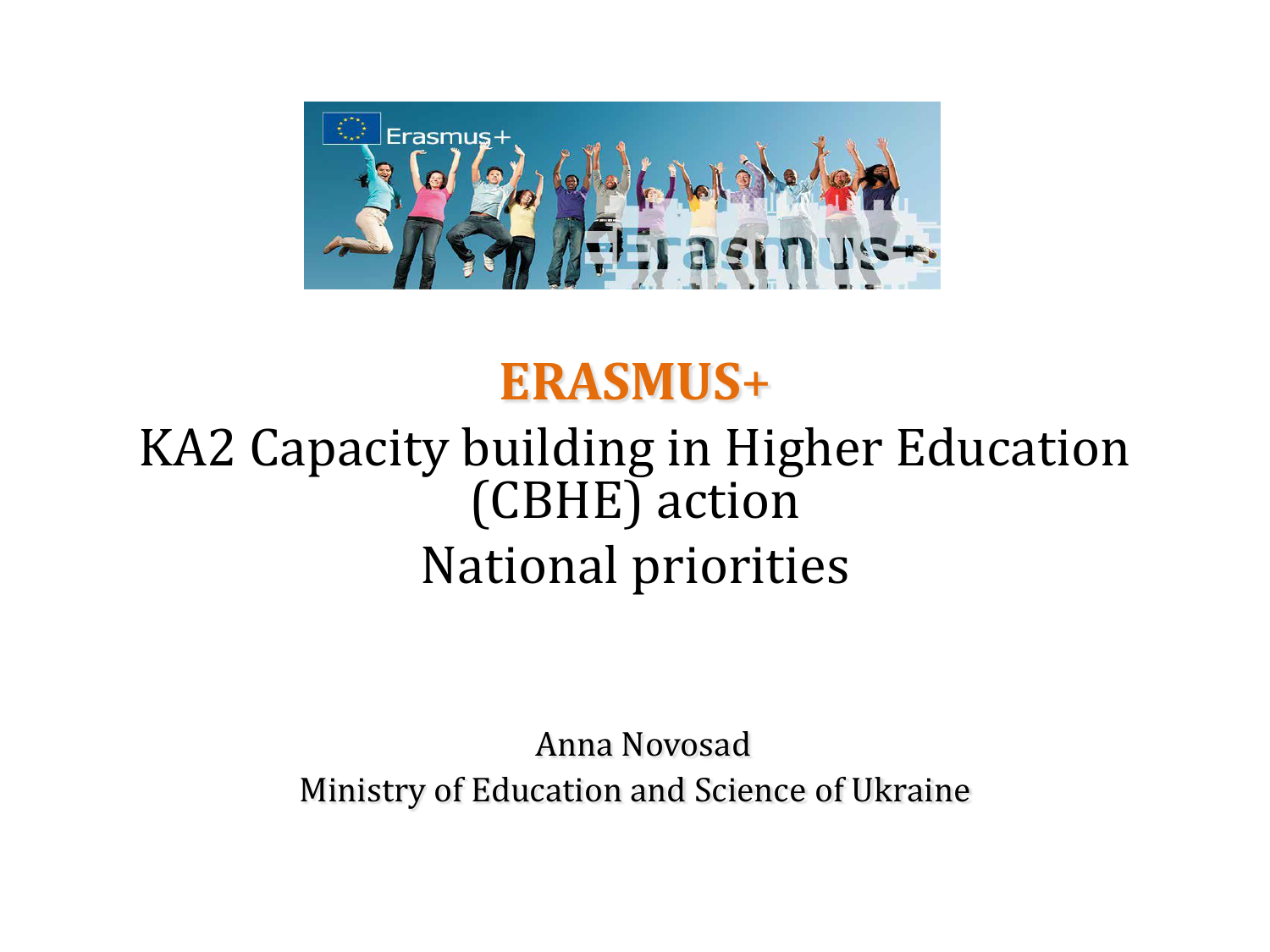### **National Priorities – Ukraine (1/2)**

| <b>Category A:</b><br>Curriculum<br>development<br>projects              | Teacher training & education<br><b>Social and Behavioural science</b><br>$\bullet$<br>Life sciences<br>$\bullet$<br><b>Physical sciences</b><br>Computing<br><b>Engineering and engineering trades</b><br><b>Architecture &amp; building</b><br>$\bullet$<br><b>Health</b><br>$\bullet$<br><b>Transport services</b><br>$\bullet$<br><b>Security Service</b> |
|--------------------------------------------------------------------------|--------------------------------------------------------------------------------------------------------------------------------------------------------------------------------------------------------------------------------------------------------------------------------------------------------------------------------------------------------------|
| <b>Category B:</b><br>Improving<br>quality of<br>education &<br>teaching | Learning & teaching tools: methodologies<br>& pedagogical approaches<br>• Multidisciplinarity / Interdisciplinarity                                                                                                                                                                                                                                          |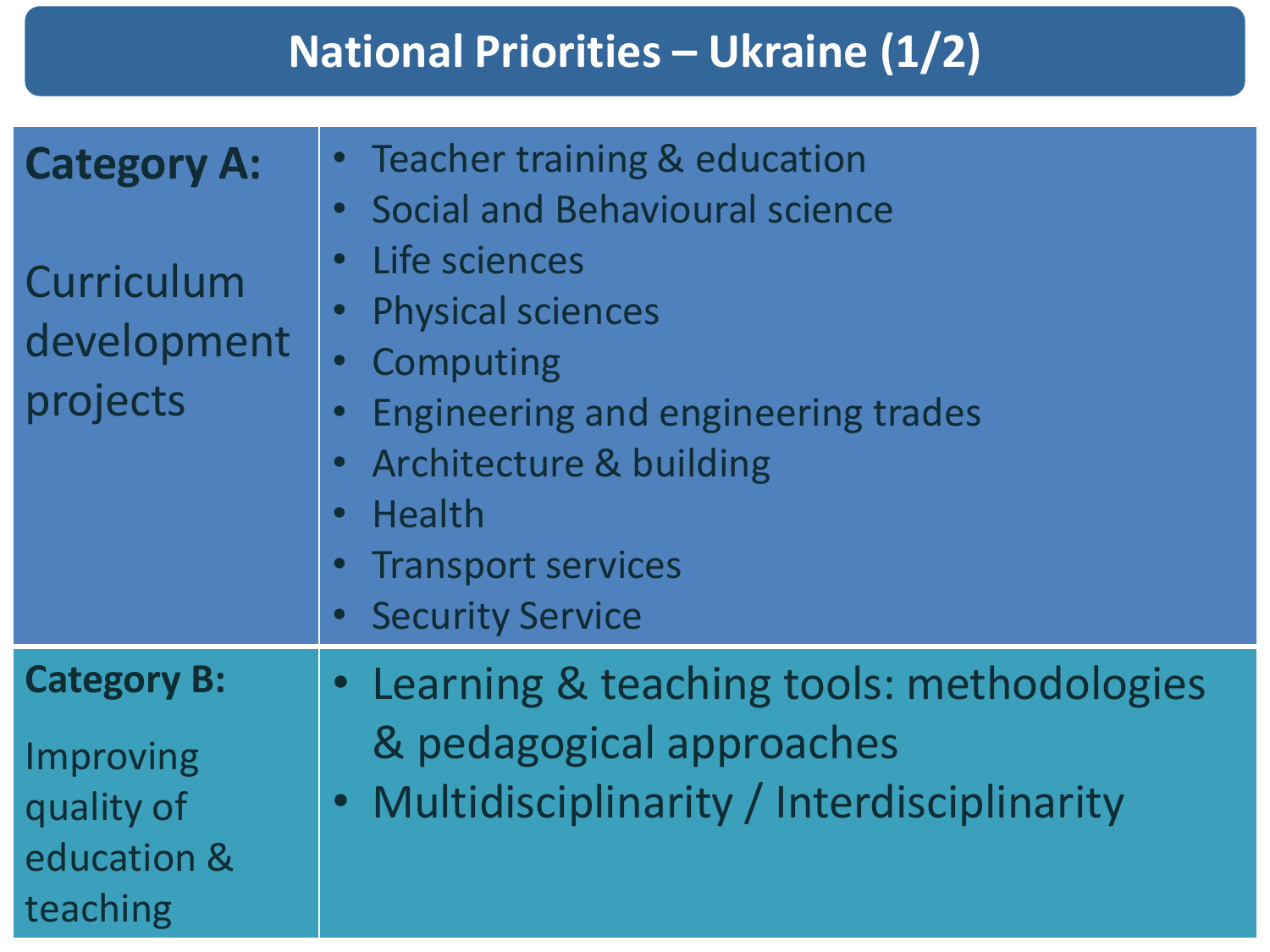# National Priorities – Ukraine

| <b>Category C:</b><br>Improving<br>management &<br>operation of<br><b>HEIs</b>         | • Governance, strategic planning &<br>management of HEIs (incl. HR & FM)<br>• Quality assurance processes and<br>mechanisms<br>• Development of research and innovative<br>capacities                             |
|----------------------------------------------------------------------------------------|-------------------------------------------------------------------------------------------------------------------------------------------------------------------------------------------------------------------|
| <b>Category D:</b><br>Developing the<br><b>HE sector</b><br>within society<br>at large | • University-enterprise cooperation,<br>employability of graduates<br>· Qualification frameworks<br>· Knowledge triangle, innovation<br>$\rightarrow$ Reinforcing links between education,<br>research & business |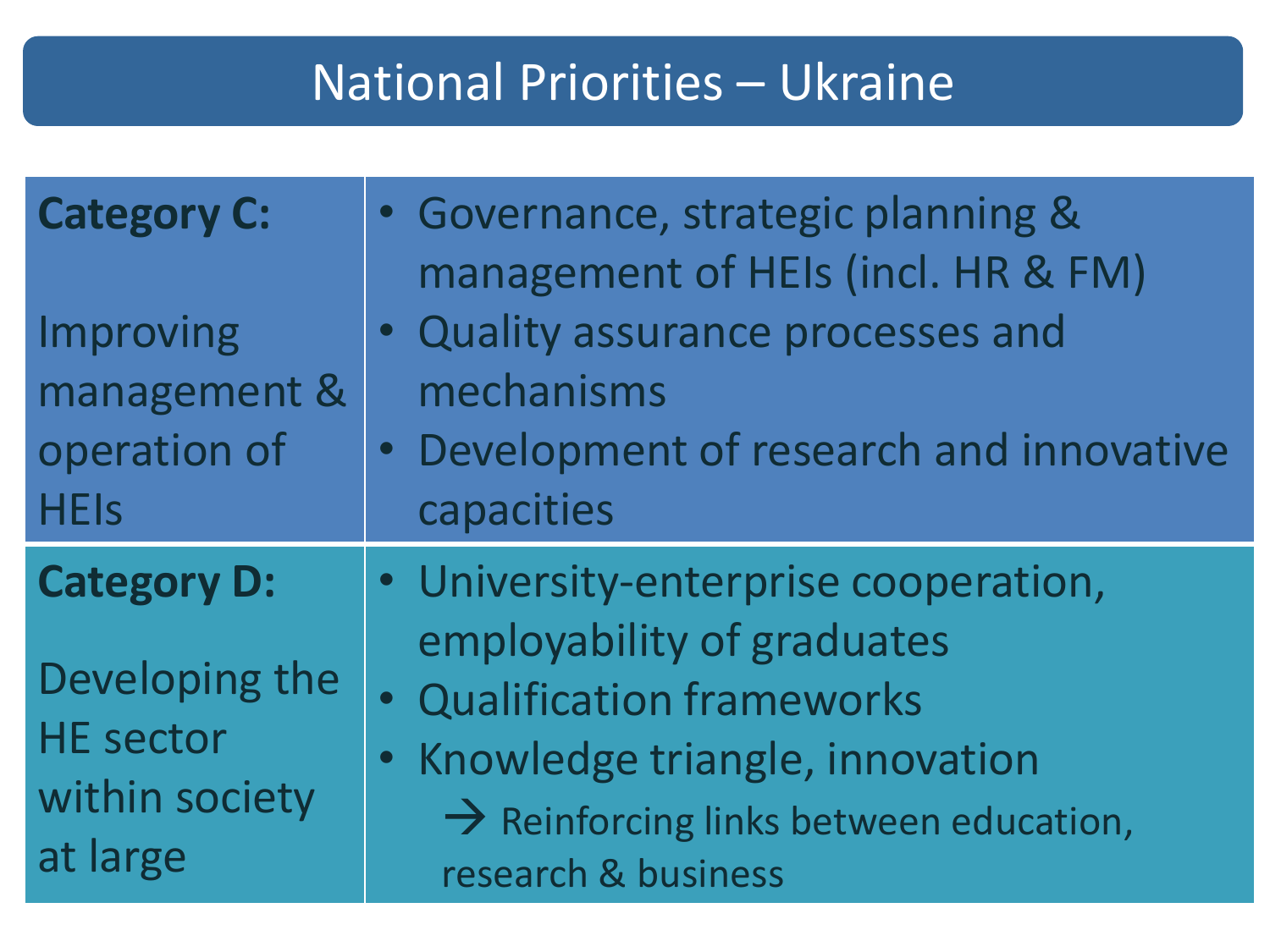# Some hints on the project topics:

- Developing quality assurance capacity external and internal quality assurance
- Joint innovative programs
- Development of pedagogical education
- Improving research capacities
- **Internationalization**

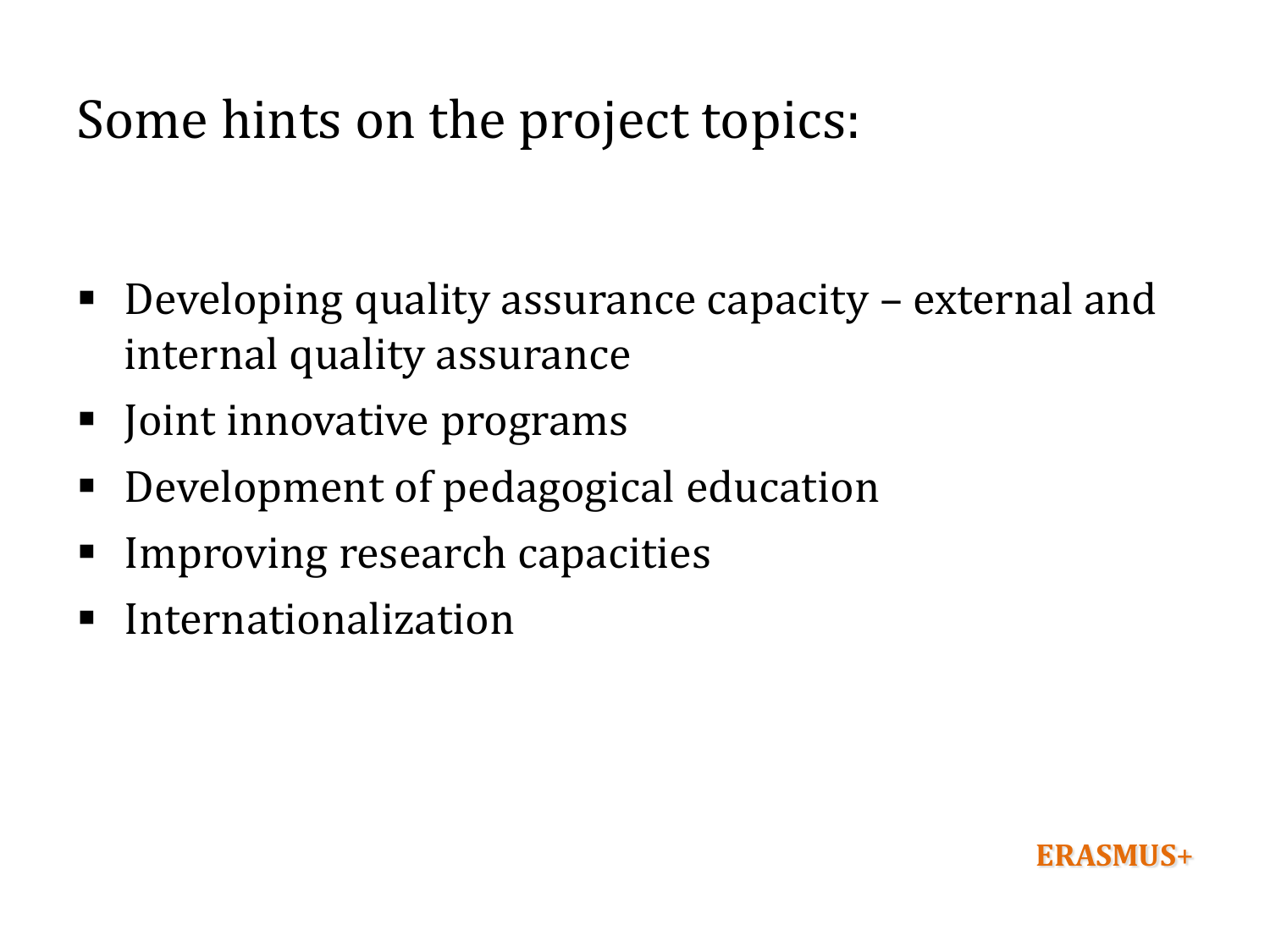# Assistance of the Ministry of Education and Science

- **Mandates**
- $\triangleright$  Name of the project and acronym
- $\triangleright$  List of the consortia' participants
- $\triangleright$  Name and contact details of the coordinator
- $\triangleright$  Description of the project (type, relevance to priorities, duration, target audience, aims and objectives, preliminary activities, expectations and impact )

This information should be emailed to the Department of International Cooperation and European Integration of the MoES

#### **Submission of the documents to the Ministry not later than 14 days before the EACEA deadline**

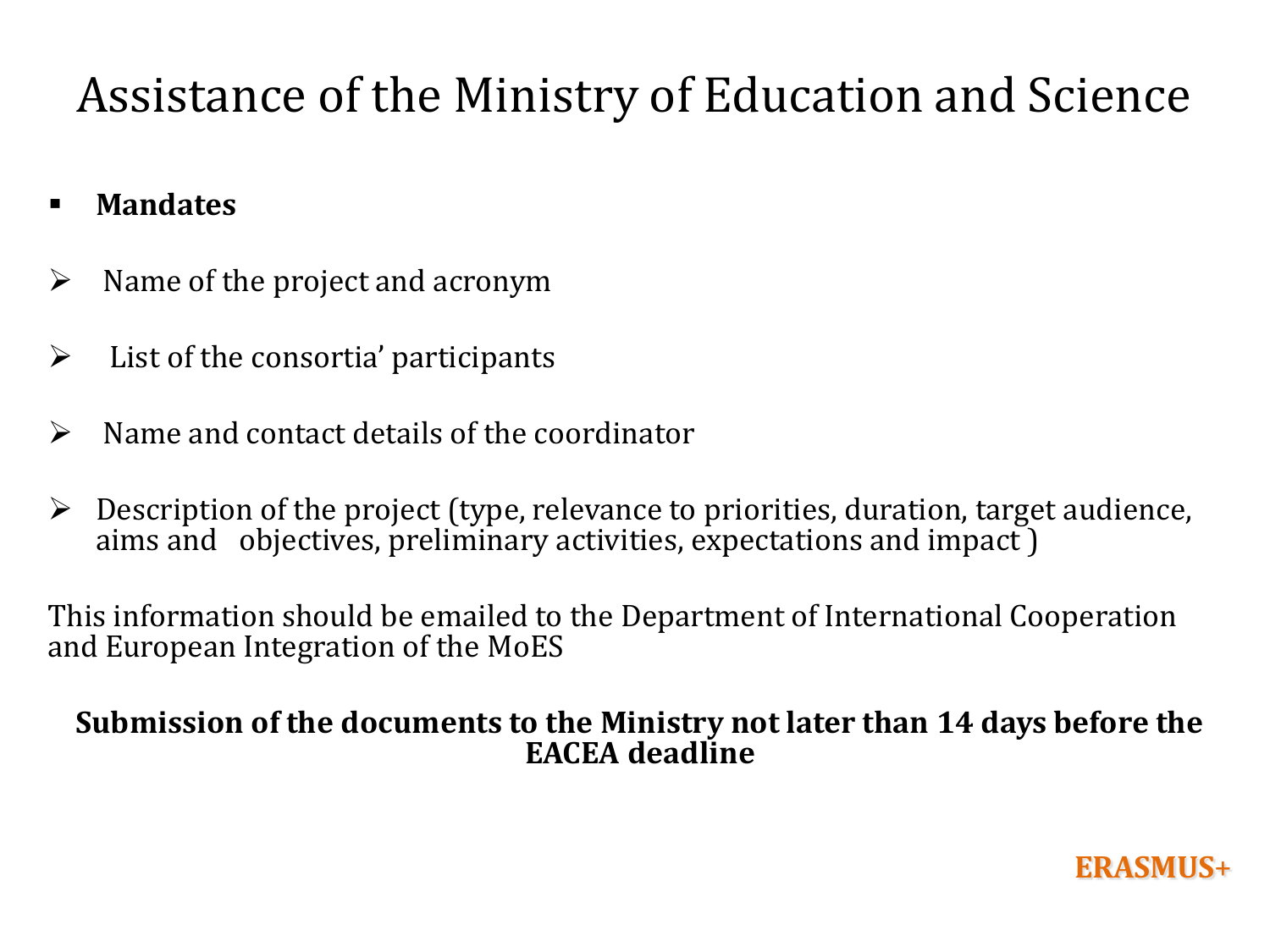# Assistance of the Ministry of Education and Science

- **Registration of the project at the Ministry of Trade and Economic Development is required**
- **Monitoring:**

Annual monitoring by the National Erasmus+ office with the participation of the Ministry

Annual November monitoring meetings at the Ministry (EACEA, NEO, Ministry)

- **Inter-project cooperation**
- **Ensuring that the projects recommendations reach the right policymakers**
- **Dissemination**